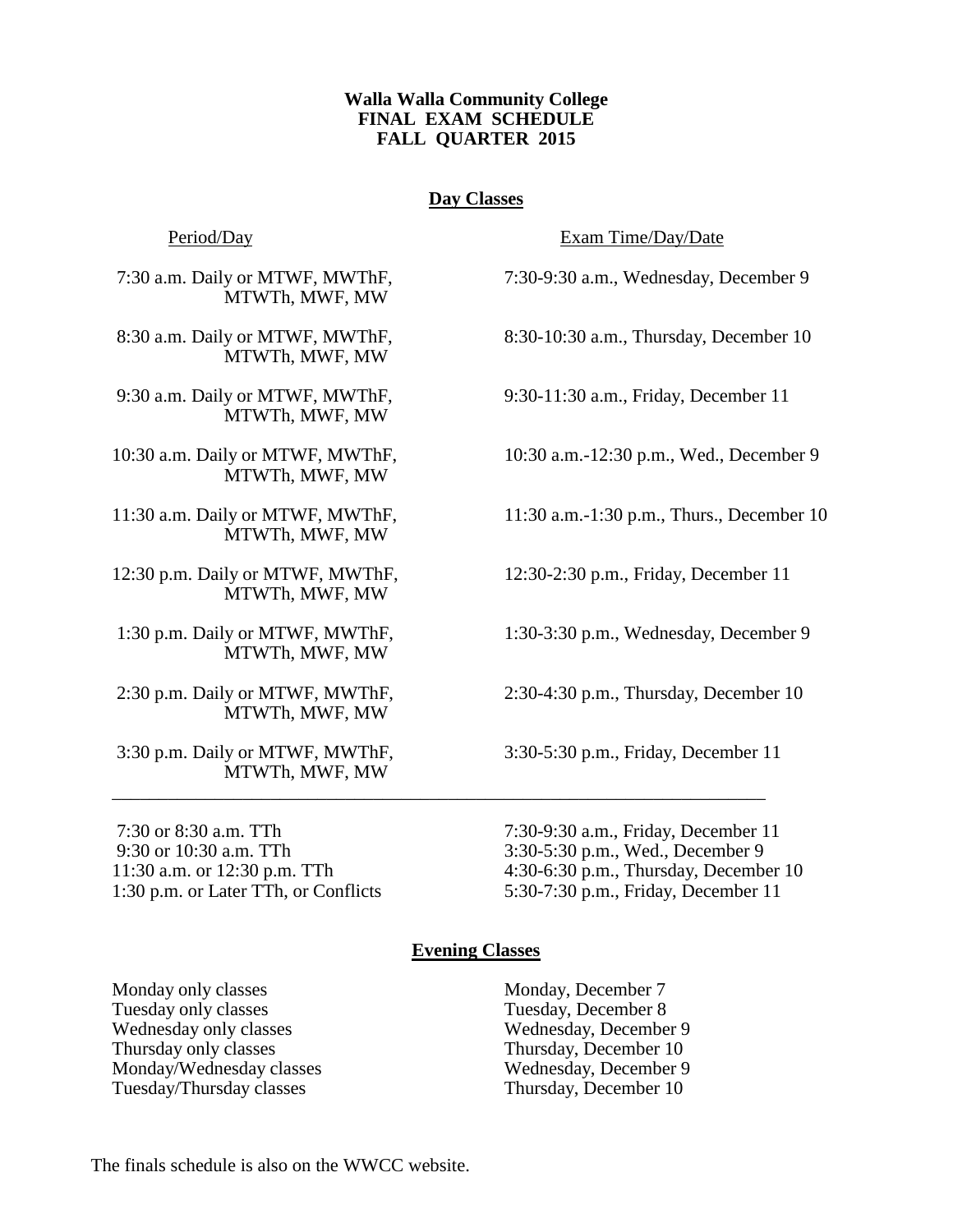## **Walla Walla Community College FINAL EXAM SCHEDULE WINTER QUARTER 2016**

# **Day Classes**

7:30 a.m. Daily or MTWF, MWThF, 7:30-9:30 a.m., Thursday, March 17 MTWTh, MWF, MW

8:30 a.m. Daily or MTWF, MWThF, 8:30-10:30 a.m., Friday, March 18 MTWTh, MWF, MW

MTWTh, MWF, MW

MTWTh, MWF, MW

MTWTh, MWF, MW

MTWTh, MWF, MW

1:30 p.m. Daily or MTWF, MWThF, 1:30-3:30 p.m., Thursday, March 17 MTWTh, MWF, MW

2:30 p.m. Daily or MTWF, MWThF, 2:30-4:30 p.m., Friday, March 18 MTWTh, MWF, MW

MTWTh, MWF, MW

1:30 p.m. or Later TTh, or Conflicts 4:30-6:30 p.m., Friday, March 18

## **Period/Day Exam Time/Day/Date**

9:30 a.m. Daily or MTWF, MWThF, 9:30- 11:30 a.m., Wednesday, March 16

10:30 a.m. Daily or MTWF, MWThF, 10:30 a.m.-12:30 p.m., Thursday, March 17

11:30 a.m. Daily or MTWF, MWThF, 11:30 a.m.-1:30 p.m., Friday, March 18

12:30 p.m. Daily or MTWF, MWThF, 12:30-2:30 p.m., Wednesday, March 16

3:30 p.m. Daily or MTWF, MWThF, 3:30-5:30 p.m., Wednesday, March 16

7:30 or 8:30 a.m. TTh 7:30-9:30 a.m., Wednesday, March 16 9:30 or 10:30 a.m. TTh 5:30-7:30 p.m., Thursday, March 17 11:30 a.m. or 12:30 p.m. TTh 3:30-5:30 p.m., Thursday, March 17

### **Evening Classes**

\_\_\_\_\_\_\_\_\_\_\_\_\_\_\_\_\_\_\_\_\_\_\_\_\_\_\_\_\_\_\_\_\_\_\_\_\_\_\_\_\_\_\_\_\_\_\_\_\_\_\_\_\_\_\_\_\_\_\_\_\_\_\_\_\_\_\_\_\_\_

Monday only classes Monday, March 14 Tuesday only classes Tuesday, March 15 Wednesday only classes Wednesday, March 16 Thursday only classes Thursday, March 17 Monday/Wednesday classes Wednesday, March 16 Tuesday/Thursday classes Thursday, March 17

The finals schedule is also on the WWCC website.